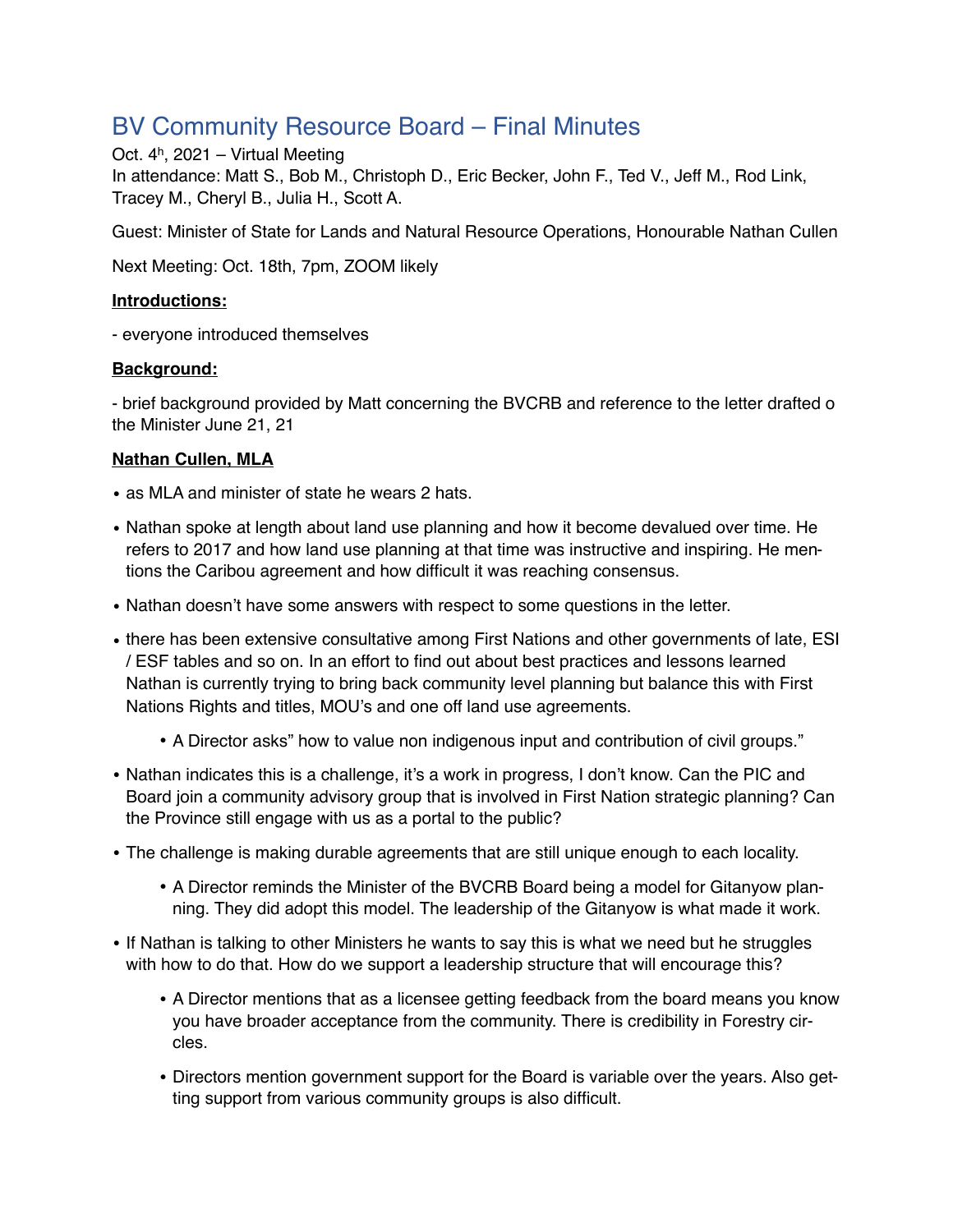- Clear cut logging was an original stimulus or catalyst for the formation of the board.
- Nathan thinks its just harder to get people out. He wants a script or description of the board an operations and how to engage at the community level in today's world. Nathan is also looking at community land use solutions for Marine planning. He wants a model for planning asap!
	- A Director mentions there is responsiveness from industry but not the Ministry of Forests. It seems
	- Another Director mentions the downfall of the LRMP is that there is no legal standing. Without the meaningful dialogue in these groups there will be other issues arise.
- Nathan mentions we will never get the response a First Nations government will get. He hears these voices will manifest somewhere if not in these groups, and they will be much more political or controversial.
	- A Director mentions that the Kalum PIC's \$5000 funding has been stopped by a Smithers regional agent. This was on the coattails of a request to make recommendations on how to modernize the LRMP. This is a sign of total lack of provincial respect for the work of this group.
- Nathan agrees and would support the payout and will talk to her and her staff, **upon receipt of a letter of request for reinstatement.**
	- A Director mentions that when the PIC first begun it was validated, its terms of reference say it has credibility as seen by the Province. In 2008 the attitude changed for the worst. The Ministry of Forests just hesitates to engage with us and at a depth that could bring big results.
- He hears we need agreements that will renew our social contracts.
	- Our boards have the social licence that validates our work but the province questions whether we have credibility to carry on. The government has to demonstrate a level of respect that validates the will of the community stakeholders.
	- Another comment is that individuals in position of power don't seem to have the same political will as Ministers or other 'leaders'.
- Nathan acknowledges this can happen top down or bottom up, agreement thru the strata of bureaucracy is a problem.
- In regard to timing: he is still looking for a perfect 'Provincial' planning model to recommend to government.

### **Guests and Matt sign off 8pm.**

Bob, Ted, Sue, John, Christof and Eric remain.

### **Serb Drainage Review**

- the OW is interested in the opinion of the Board
- it's agreed we should try to reach consensus around controlled access